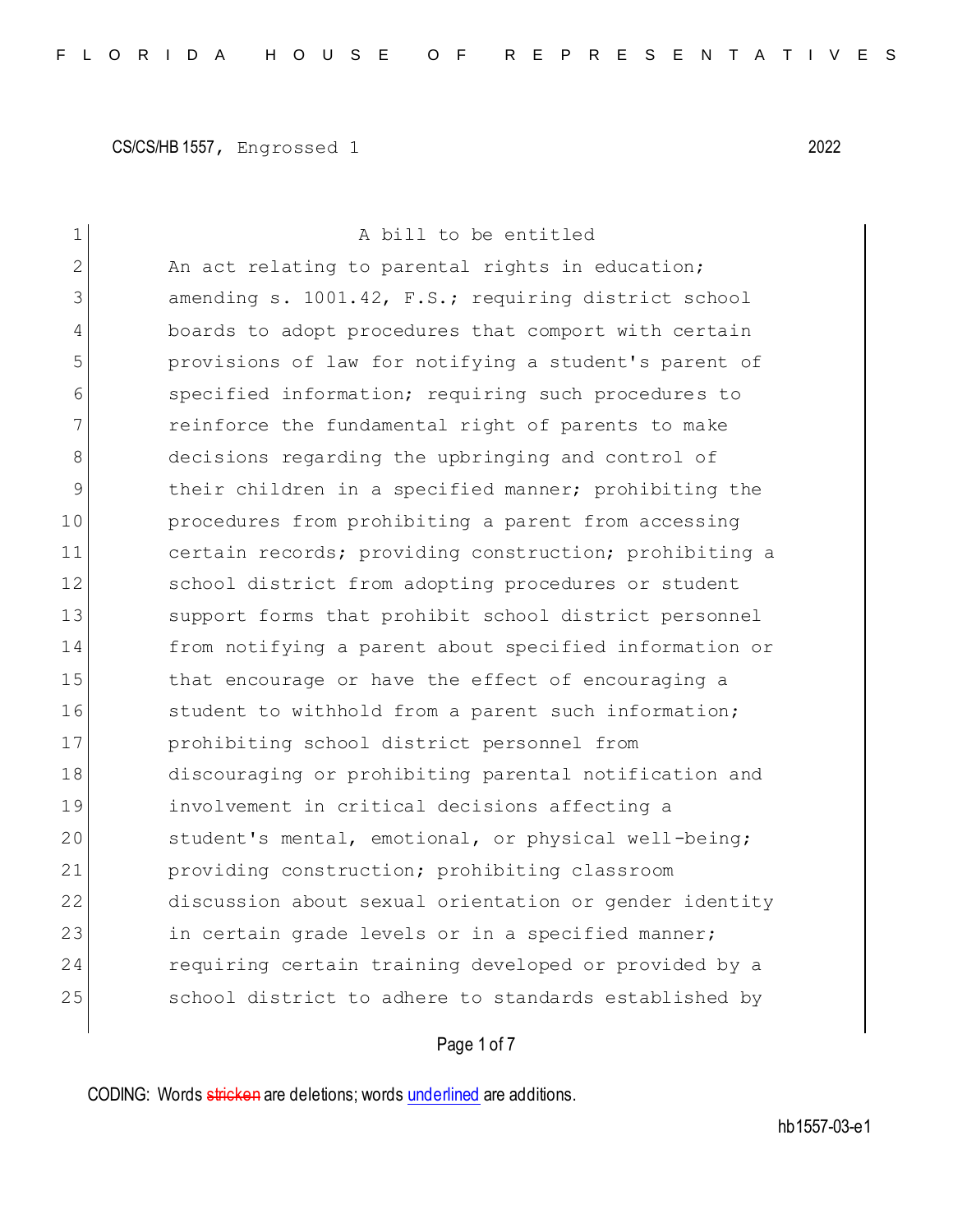26 the Department of Education; requiring school 27 districts to notify parents of healthcare services and 28 provide parents the opportunity to consent or decline 29 such services; providing that a specified parental 30 consent does not wave certain parental rights; 31 requiring school districts to provide parents with 32 certain questionnaires or health screening forms and 33 obtain parental permission before administering such 34 questionnaires and forms; requiring school districts 35 to adopt certain procedures for resolving specified 36 parental concerns; requiring resolution within a 37 specified timeframe; requiring the Commissioner of 38 Education to appoint a special magistrate for 39 unresolved concerns; providing requirements for the 40 special magistrate; requiring the State Board of 41 Education to approve or reject the special 42 magistrate's recommendation within specified 43 timeframe; requiring school districts to bear the 44 costs of the special magistrate; requiring the State 45 Board of Education to adopt rules; providing 46 requirements for such rules; authorizing a parent to 47 bring an action against a school district to obtain a 48 declaratory judgment that a school district procedure 49 or practice violates certain provisions of law; 50 providing for the additional award of injunctive

#### Page 2 of 7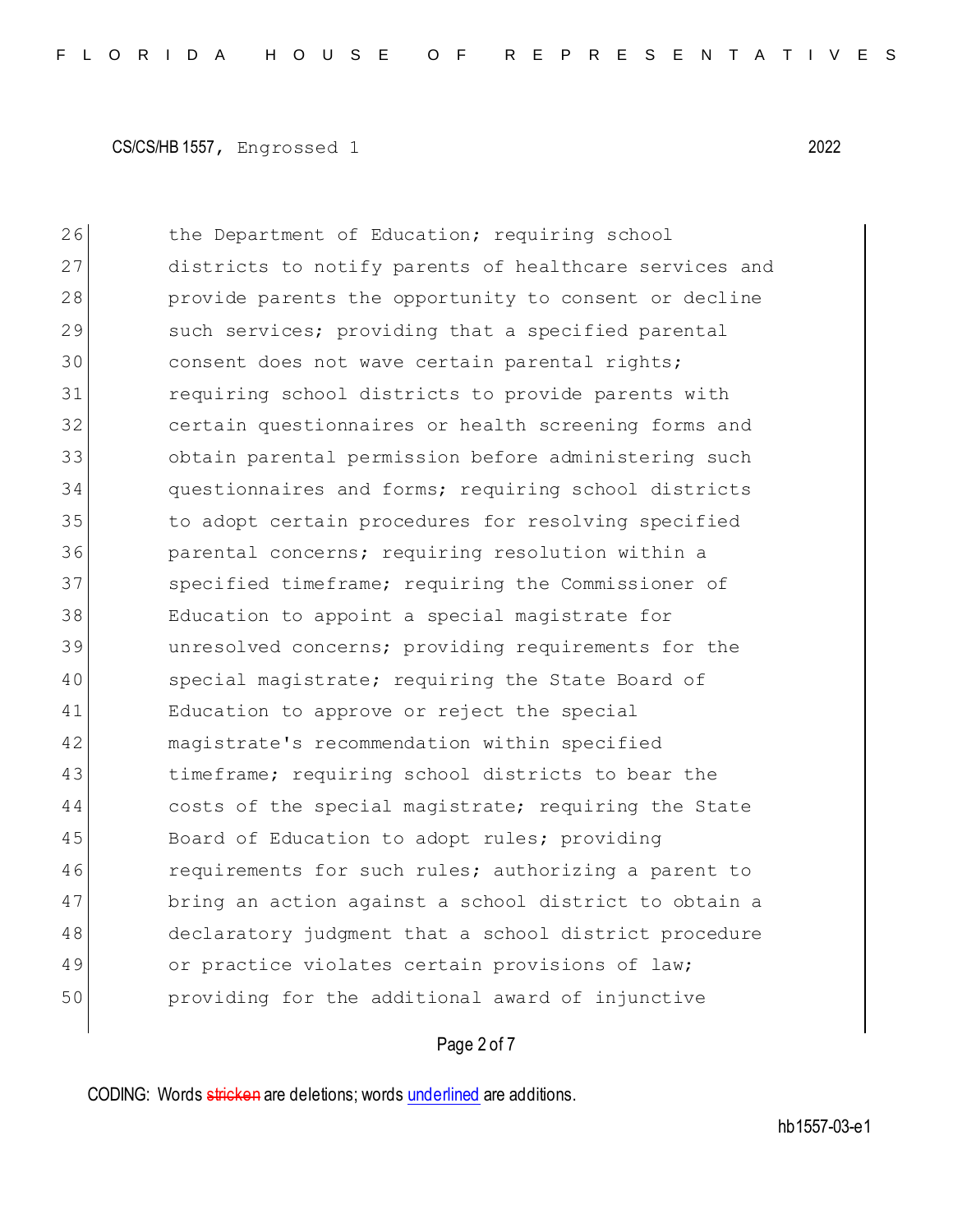| 51 | relief, damages, and reasonable attorney fees and               |
|----|-----------------------------------------------------------------|
| 52 | court costs to certain parents; requiring school                |
| 53 | district to adopt policies to notify parents of                 |
| 54 | certain rights; providing construction; requiring the           |
| 55 | department to review and update, as necessary,                  |
| 56 | specified materials by a certain date; providing an             |
| 57 | effective date.                                                 |
| 58 |                                                                 |
| 59 | Be It Enacted by the Legislature of the State of Florida:       |
| 60 |                                                                 |
| 61 | Section 1. Paragraph (c) is added to subsection (8) of          |
| 62 | section 1001.42, Florida Statutes, to read:                     |
| 63 | 1001.42 Powers and duties of district school board. - The       |
| 64 | district school board, acting as a board, shall exercise all    |
| 65 | powers and perform all duties listed below:                     |
| 66 | (8)<br>STUDENT WELFARE.-                                        |
| 67 | (c)1. In accordance with the rights of parents enumerated       |
| 68 | in ss. 1002.20 and 1014.04, adopt procedures for notifying a    |
| 69 | student's parent if there is a change in the student's services |
| 70 | or monitoring related to the student's mental, emotional, or    |
| 71 | physical health or well-being and the school's ability to       |
| 72 | provide a safe and supportive learning environment for the      |
| 73 | student. The procedures must reinforce the fundamental right of |
| 74 | parents to make decisions regarding the upbringing and control  |
| 75 | of their children by requiring school district personnel to     |
|    |                                                                 |

# Page 3 of 7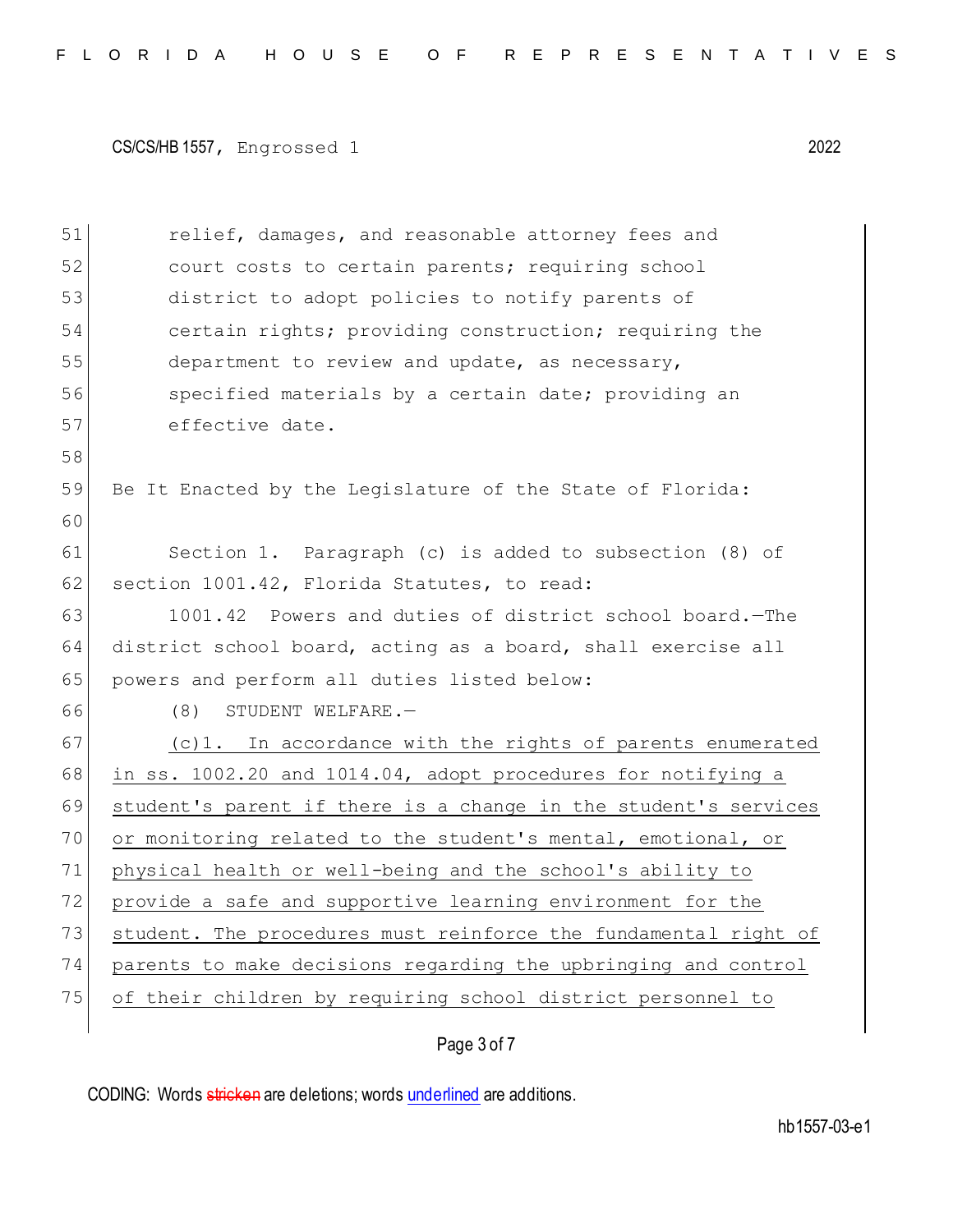76 encourage a student to discuss issues relating to his or her 77 well-being with his or her parent or to facilitate discussion of 78 | the issue with the parent. The procedures may not prohibit 79 parents from accessing any of their student's education and 80 health records created, maintained, or used by the school 81 district, as required by s.  $1002.22(2)$ . 82 2. A school district may not adopt procedures or student 83 support forms that prohibit school district personnel from 84 notifying a parent about his or her student's mental, emotional, 85 or physical health or well-being, or a change in related 86 services or monitoring, or that encourage or have the effect of 87 encouraging a student to withhold from a parent such 88 information. School district personnel may not discourage or 89 prohibit parental notification of and involvement in critical 90 decisions affecting a student's mental, emotional, or physical 91 health or well-being. This subparagraph does not prohibit a 92 school district from adopting procedures that permit school 93 personnel to withhold such information from a parent if a 94 reasonably prudent person would believe that disclosure would 95 result in abuse, abandonment, or neglect, as those terms are 96 defined in s. 39.01. 97 3. Classroom instruction by school personnel or third 98 parties on sexual orientation or gender identity may not occur 99 in kindergarten through grade 3 or in a manner that is not age-100 appropriate or developmentally appropriate for students in

#### Page 4 of 7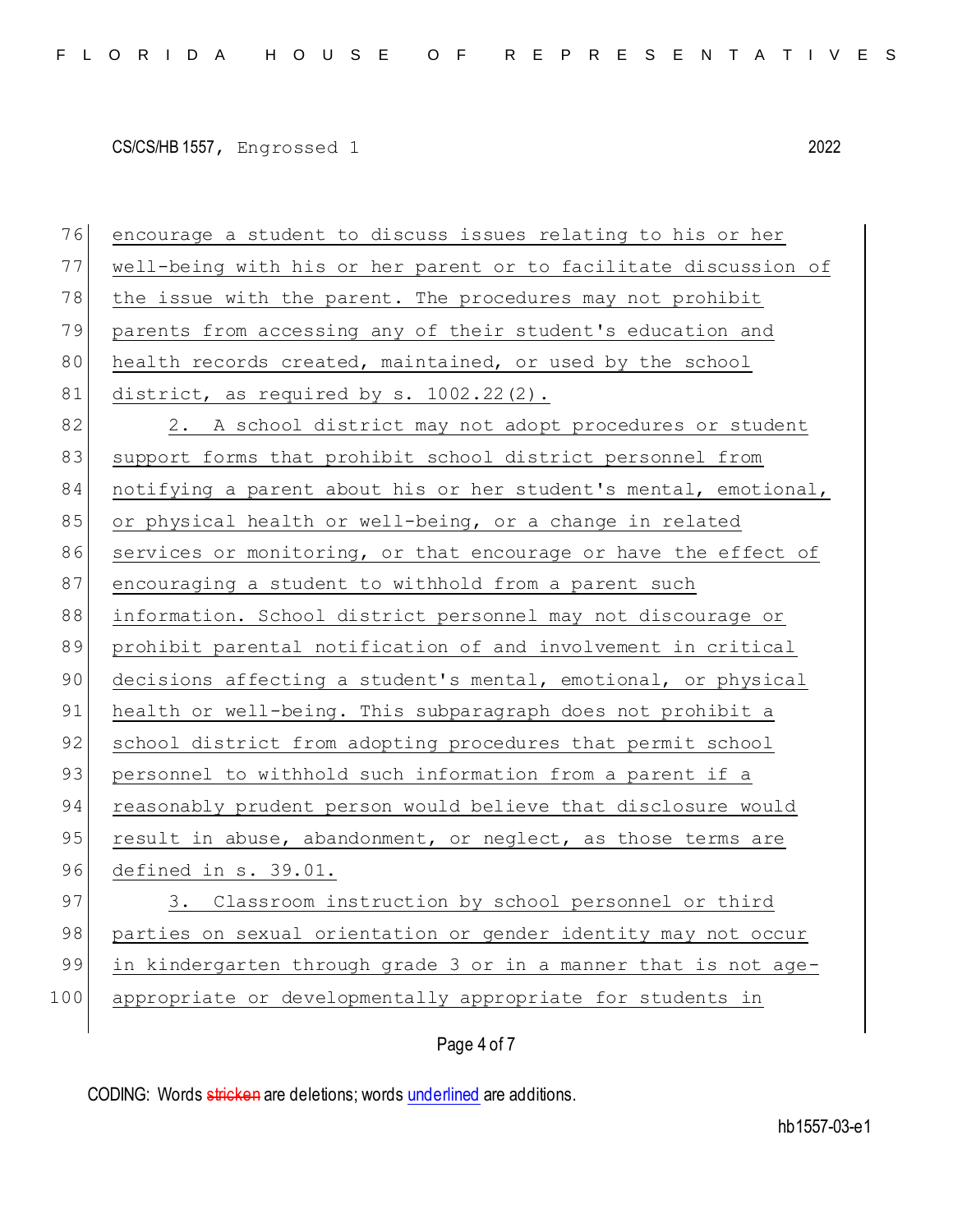| 101 | accordance with state standards.                                 |
|-----|------------------------------------------------------------------|
| 102 | 4. Student support services training developed or provided       |
| 103 | by a school district to school district personnel must adhere to |
| 104 | student services guidelines, standards, and frameworks           |
| 105 | established by the Department of Education.                      |
| 106 | 5. At the beginning of the school year, each school              |
| 107 | district shall notify parents of each healthcare service offered |
| 108 | at their student's school and the option to withhold consent or  |
| 109 | decline any specific service. Parental consent to a health care  |
| 110 | service does not waive the parent's right to access his or her   |
| 111 | student's educational or health records or to be notified about  |
| 112 | a change in his or her student's services or monitoring as       |
| 113 | provided by this paragraph.                                      |
|     |                                                                  |
| 114 | 6. Before administering a student well-being questionnaire       |
| 115 | or health screening form to a student in kindergarten through    |
| 116 | grade 3, the school district must provide the questionnaire or   |
| 117 | health screening form to the parent and obtain the permission of |
| 118 | the parent.                                                      |
| 119 | 7. Each school district shall adopt procedures for a             |
| 120 | parent to notify the principal, or his or her designee,          |
| 121 | regarding concerns under this paragraph at his or her student's  |
| 122 | school and the process for resolving those concerns within 7     |
| 123 | calendar days after notification by the parent.                  |
| 124 | At a minimum, the procedures must require that within<br>a.      |
| 125 | 30 days after notification by the parent that the concern        |

# Page 5 of 7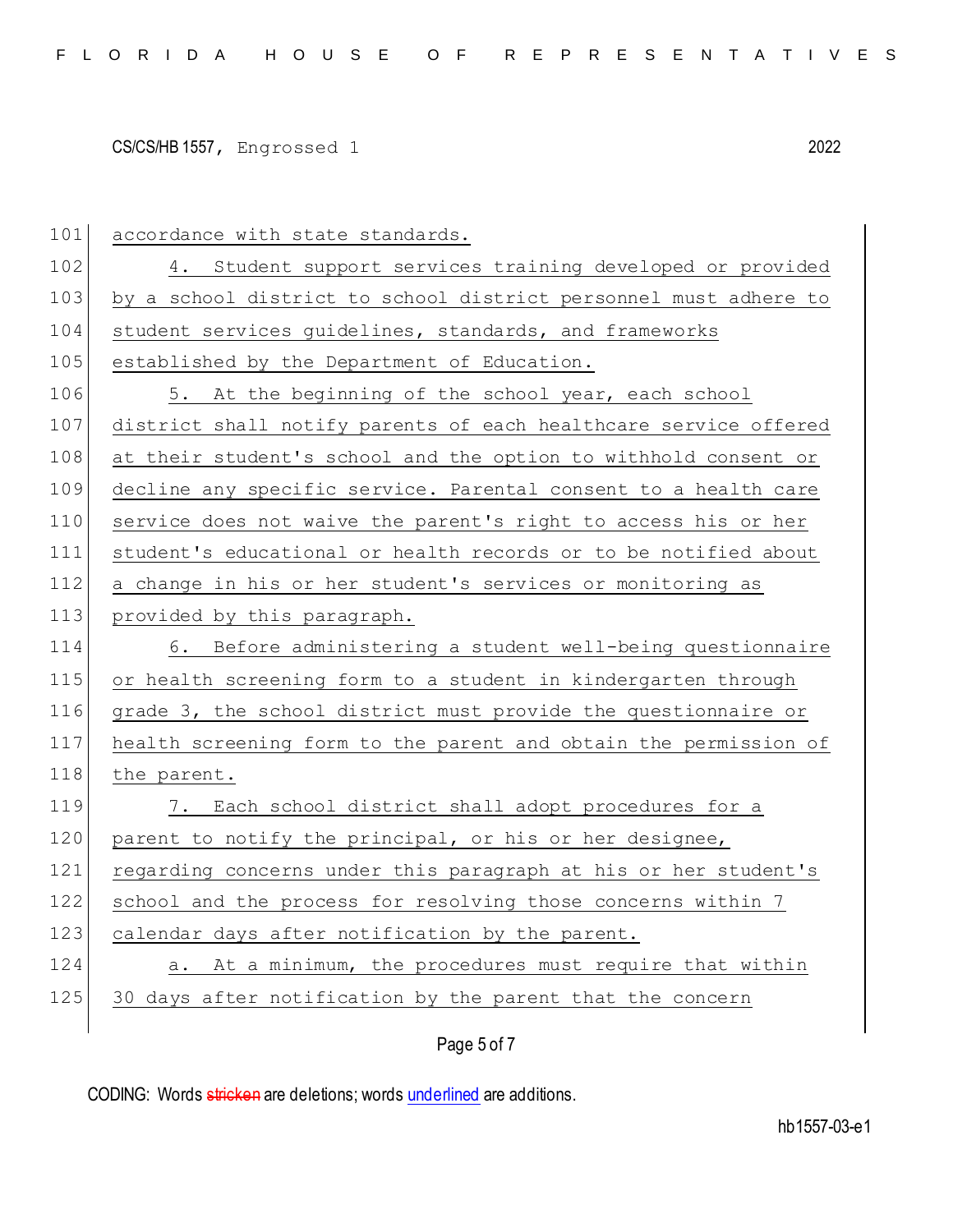126 remains unresolved, the school district must either resolve the 127 concern or provide a statement of the reasons for not resolving 128 the concern. 129 b. If a concern is not resolved by the school district, a 130 parent may: 131 (I) Request the Commissioner of Education to appoint a 132 special magistrate who is a member of The Florida Bar in good 133 standing and who has at least 5 years' experience in 134 administrative law. The special magistrate shall determine facts 135 relating to the dispute over the school district procedure or 136 practice, consider information provided by the school district, 137 and render a recommended decision for resolution to the State 138 Board of Education within 30 days after receipt of the request 139 by the parent. The State Board of Education must approve or 140 reject the recommended decision at its next reqularly scheduled 141 meeting that is more than 7 calendar days and no more than 30 142 days after the date the recommended decision is transmitted. The 143 costs of the special magistrate shall be borne by the school 144 district. The State Board of Education shall adopt rules, 145 including forms, necessary to implement this subparagraph. 146 (II) Bring an action against the school district to obtain 147 a declaratory judgment that the school district procedure or 148 practice violates this paragraph and seek injunctive relief. A 149 court may award damages and shall award reasonable attorney fees 150 and court costs to a parent who receives declaratory or

#### Page 6 of 7